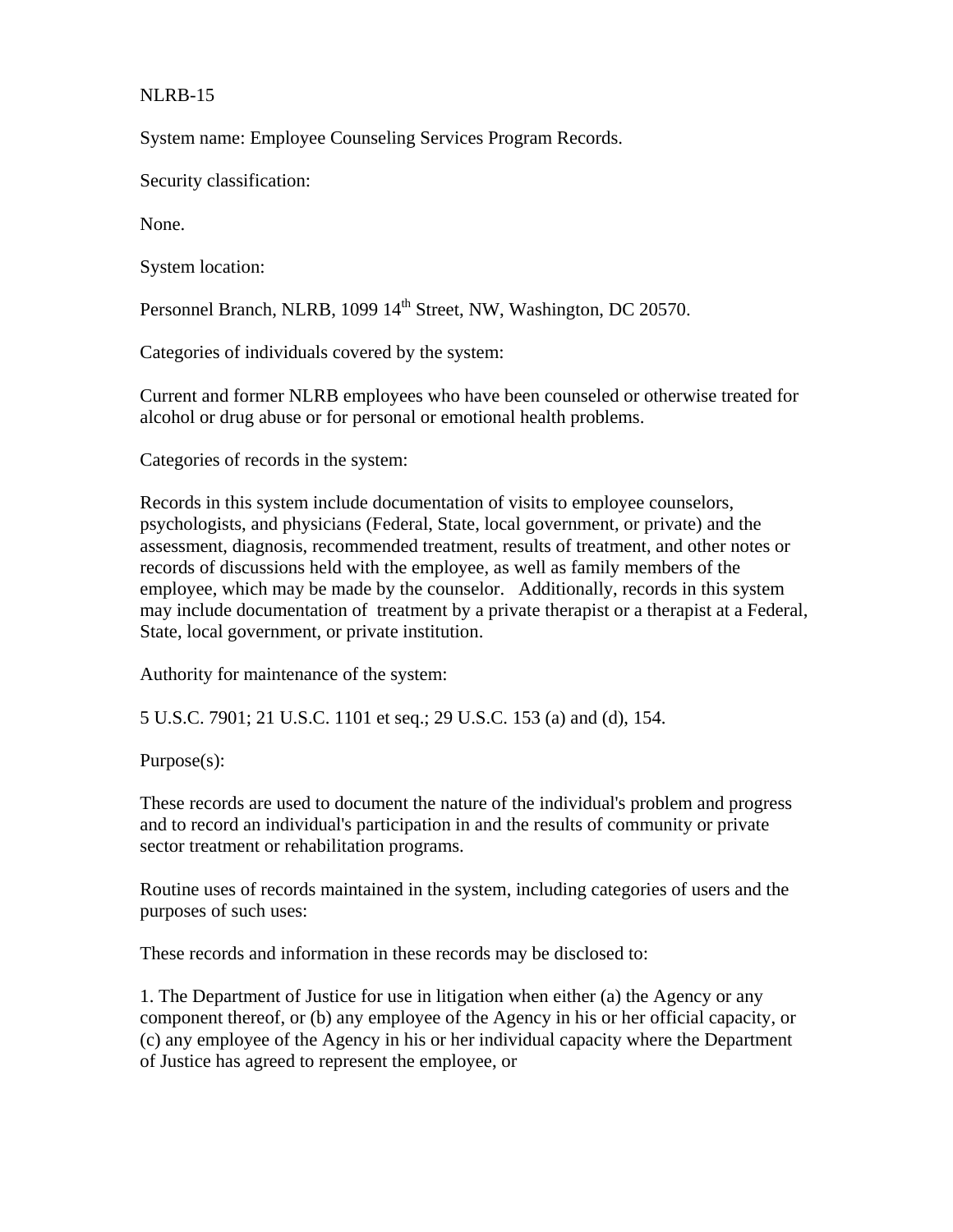(d) the United States where the Agency determines that litigation is likely to affect the Agency or any of its components, is a party to litigation or has an interest in such litigation, and the use of such records by the Department of Justice is deemed by the Agency to be relevant and necessary to the litigation, provided that in each case the Agency determines that disclosure of the records to the Department of Justice is a use of the information contained in the records that is compatible with the purpose for which the records were collected.

2. A court or other adjudicative body before which the Agency is authorized to appear, when either (a) the Agency or any component thereof, (b) any employee of the Agency in his or her official capacity, (c) any employee of the Agency in his or her individual capacity, where the Agency has agreed to represent the employee, or (d) the United States where the Agency determines that litigation is likely to affect the Agency or any of its components, is a party to litigation or has an interest in such litigation, and the Agency determines that disclosure of the records to a court or other adjudicative body is compatible with the purpose for which the records were collected.

3. Qualified personnel for the purpose of conducting scientific research, management audits, financial audits, or program evaluation, but such personnel may not identify, directly or indirectly, any individual patient identities in any manner (when such records are provided to qualified researchers employed or contracted by the Agency, all patient identifying information shall be removed).

Note: Disclosure of these records beyond officials of the Agency having a bona fide need for them or to the person to whom they pertain, is rarely made as disclosures of information pertaining to an individual with a history of alcohol or drug abuse must be limited in compliance with the restriction of the Confidentiality of Alcohol and Drug Abuse Patient Records regulations, 42 CFR part 2. Records pertaining to the physical and mental fitness of employees are, as a matter of Agency policy, afforded the same degree of confidentiality and are generally not disclosed.

Disclosure to consumer reporting agencies:

None.

Policies and practices for storing, retrieving, accessing, retaining, and disposing of records in the system:

Storage:

These records are maintained in file folders.

Retrievability:

These records are retrieved by the name of the individual on whom they are maintained.